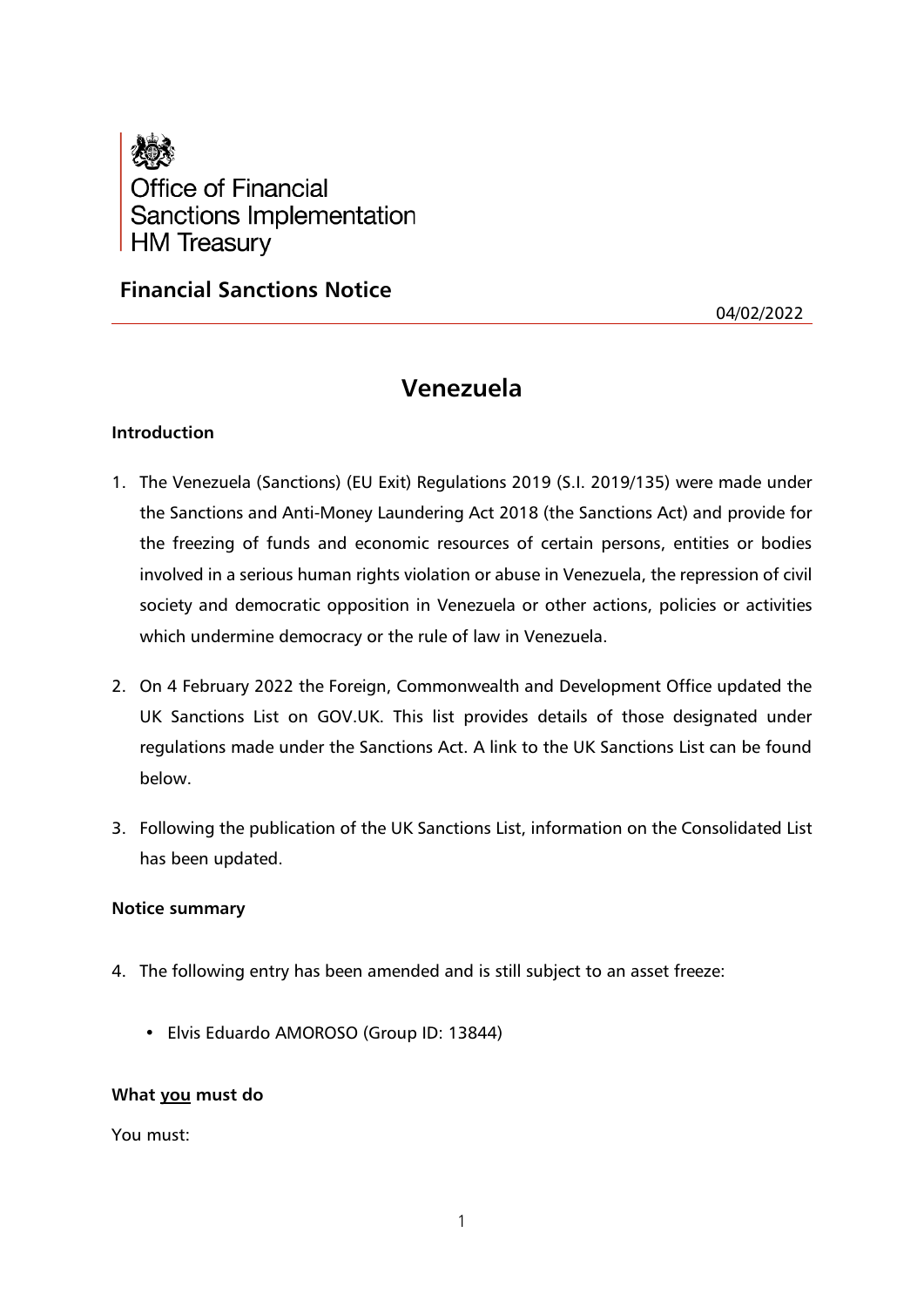- i. check whether you maintain any accounts or hold any funds or economic resources for the persons set out in the Annex to this Notice;
- ii. freeze such accounts, and other funds or economic resources and any funds which are owned or controlled by persons set out in the Annex to the Notice
- iii. refrain from dealing with the funds or assets or making them available (directly or indirectly) to such persons unless licensed by the Office of Financial Sanctions Implementation (OFSI);
- iv. report any findings to OFSI, together with any additional information that would facilitate compliance with the Regulations;
- v. provide any information concerning the frozen assets of designated persons that OFSI may request. Information reported to OFSI may be passed on to other regulatory authorities or law enforcement.
- 5. Where a relevant institution has already reported details of accounts, other funds or economic resources held frozen for designated persons, they are not required to report these details again.
- 6. Failure to comply with financial sanctions legislation or to seek to circumvent its provisions is a criminal offence.

## **Further Information**

- 7. Copies of recent notices, UK legislation and relevant guidance can be obtained from the Venezuela financial sanctions page on the Gov.UK website: [https://www.gov.uk/government/collections/financial-sanctions-regime-specific](https://www.gov.uk/government/collections/financial-sanctions-regime-specific-consolidated-lists-and-releases)[consolidated-lists-and-releases](https://www.gov.uk/government/collections/financial-sanctions-regime-specific-consolidated-lists-and-releases)
- 8. The Consolidated List can be found here: [https://www.gov.uk/government/publications/financial-sanctions-consolidated-list-of](https://www.gov.uk/government/publications/financial-sanctions-consolidated-list-of-targets/consolidated-list-of-targets)[targets/consolidated-list-of-targets](https://www.gov.uk/government/publications/financial-sanctions-consolidated-list-of-targets/consolidated-list-of-targets)
- 9. The UK Sanctions List can be found here: <https://www.gov.uk/government/publications/the-uk-sanctions-list>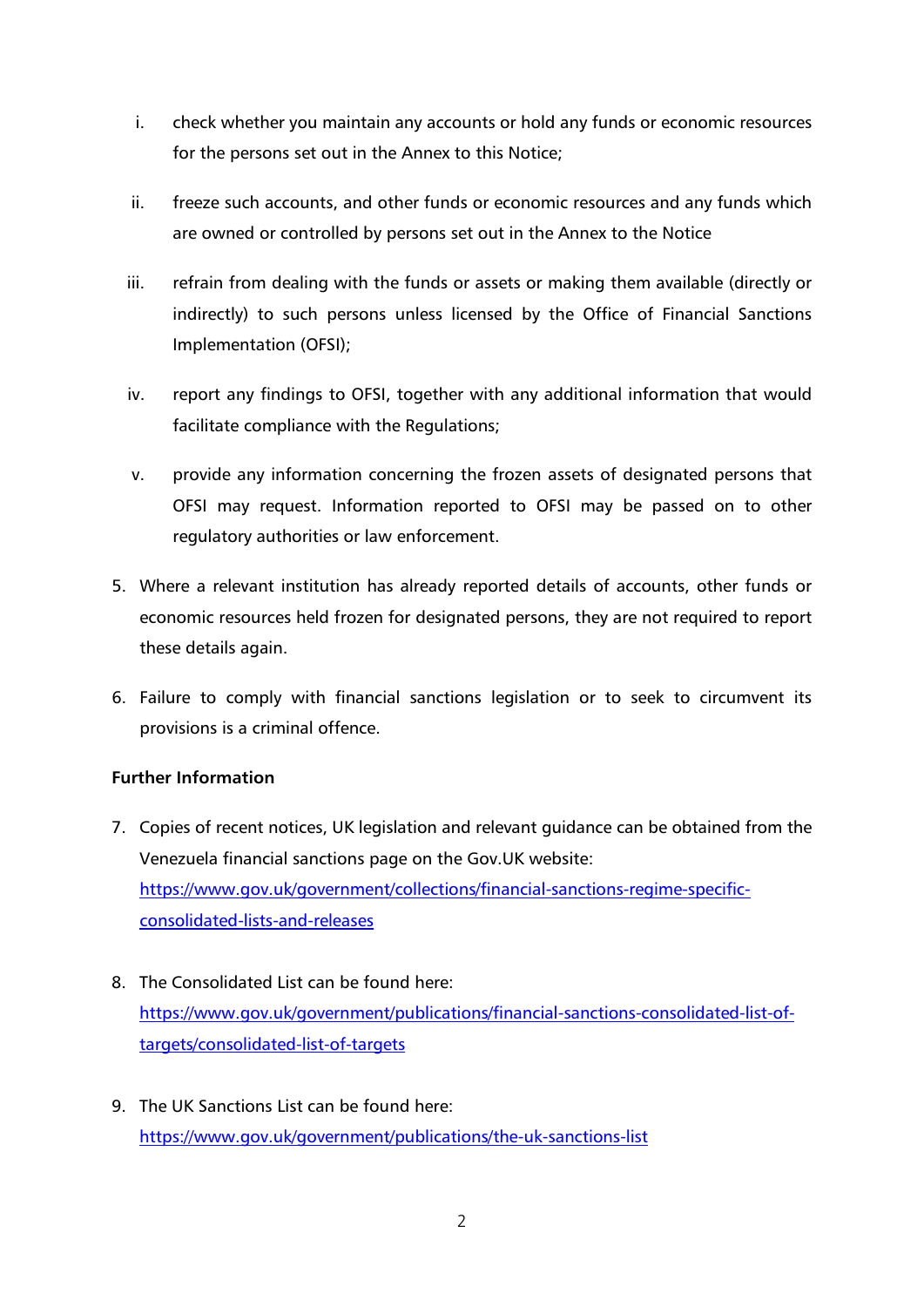10. For more information please see our guide to financial sanctions:

<https://www.gov.uk/government/publications/uk-financial-sanctions-guidance>

11. Further details on changes relating to the new format of the consolidated list can be found here:

[https://www.gov.uk/government/publications/uk-sanctions-list-change-in-format/uk](https://www.gov.uk/government/publications/uk-sanctions-list-change-in-format/uk-sanctions-list-change-to-the-lists-format)[sanctions-list-change-to-the-lists-format](https://www.gov.uk/government/publications/uk-sanctions-list-change-in-format/uk-sanctions-list-change-to-the-lists-format)

## **Enquiries**

12. Non-media enquiries about the implementation of financial sanctions in the UK should be addressed to:

Office of Financial Sanctions Implementation HM Treasury 1 Horse Guards Road London SW1A 2HQ [ofsi@hmtreasury.gov.uk](mailto:ofsi@hmtreasury.gov.uk)

- 13. Non-media enquiries about the sanctions measures themselves should be addressed to: [sanctions@fcdo.gov.uk](mailto:sanctions@fcdo.gov.uk)
- 14. Media enquiries about how financial sanctions are implemented in the UK should be addressed to the Treasury Press Office on 020 7270 5238.
- 15. Media enquiries about the sanctions measures themselves should be addressed to the Foreign, Commonwealth & Development Office Press Office on 020 7008 3100.